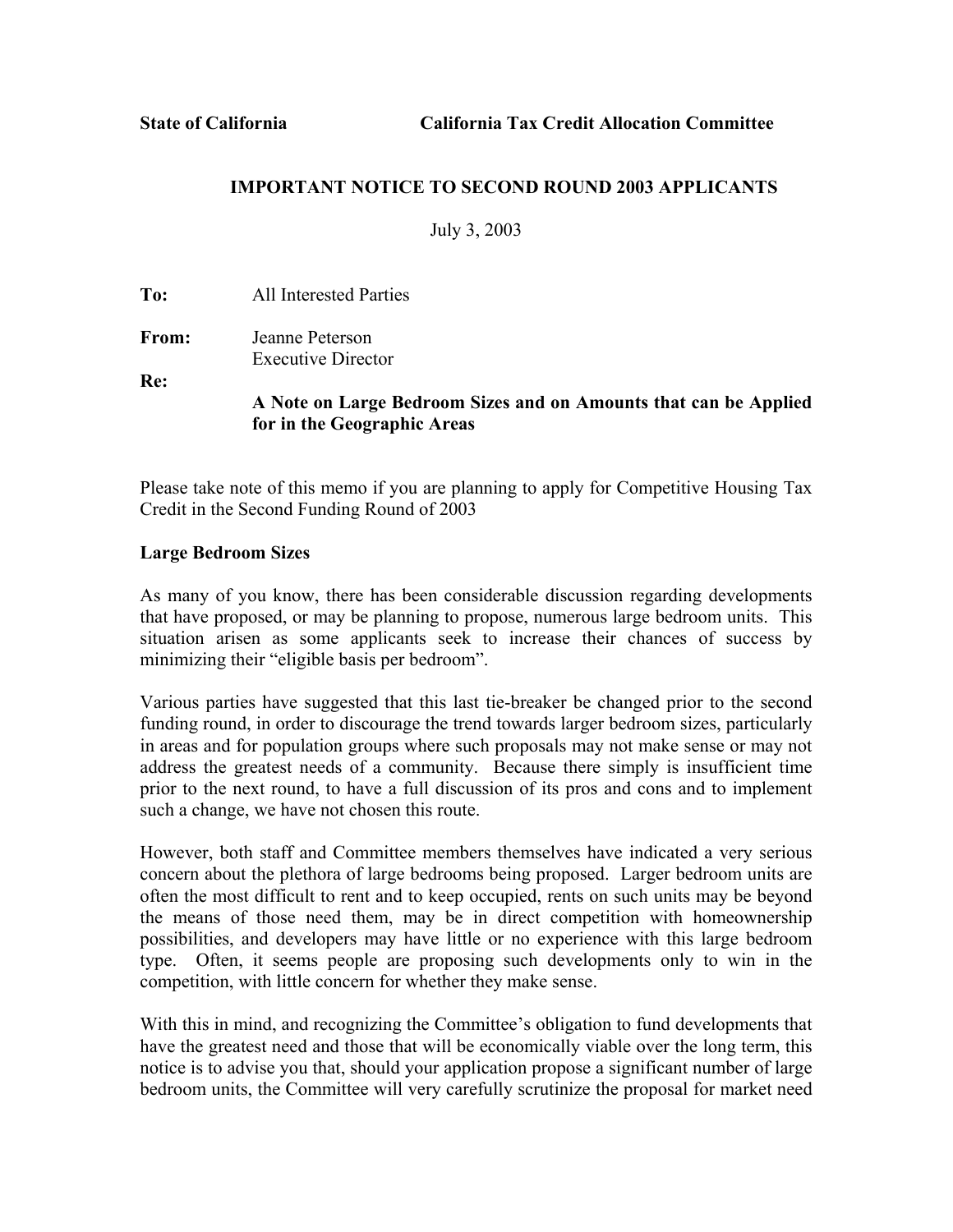and demand, as well as for the experience of the applicant and management company with respect to large bedroom tax credit apartments to gain further assurance that such a proposal will be feasible and viable over the long compliance period.

To this end, you should include in the general partner and management company experience documentation, not only the number of developments that these entities have been involved in owning and managing, but also information relative to the number of three and four bedroom units in each of the projects for which experience is sought. (Should you have submitted an application in Round 1 of this year, and not be proposing any changes to your original application, please submit this information in a supplemental document, for which you will not be charged. Make sure that you identify not only the project name, but its first round TCAC number when doing so.) This information will be useful to us in reviewing the proposed configurations of your proposals.

## **Amounts that can be applied for in Geographic Areas**

First round applicants are aware that some limits on the amount of credit that could be applied for in the geographic areas were imposed in the regulations for 2003. The formula for determining these amounts is different for those five non-DDA counties for the second funding round this year. Also, three counties (Alameda, Los Angeles, San Diego) did not use the entire amount available to allocate in the first round, so those amounts have been increased for Round 2. For the second funding round, the following represents the maximum amounts that can be applied for in the geographic areas:

| Los Angeles    | $$11,140,334$ can be applied for                                  |
|----------------|-------------------------------------------------------------------|
| All Others     | \$3,389,238 can be applied for if seeking federal credit only;    |
|                | \$40,324,380 (expressed as 10 year total of federal and state) if |
|                | applying for both federal and state                               |
| San Diego      | $$2,849,710$ can be applied for                                   |
| Orange         | \$2,054,084 can be applied for if seeking federal credit only;    |
|                | \$24,340,840 (expressed as 10year total of federal and state) if  |
|                | applying for both federal and state credit                        |
| Alameda        | $$1,612,422$ can be applied for                                   |
| San Francisco  | $$1,181,098$ can be applied for                                   |
| Santa Clara    | $$1,129,746$ can be applied for                                   |
| Sacramento     | \$1,078,394 can be applied for if seeking federal credit only     |
|                | \$12,838,340 (expressed as 10 year total of federal and state) if |
|                | applying for both federal and state                               |
| San Bernardino | \$1,001,366 can be applied for if seeking federal credit only;    |
|                | \$11,933,660 (expressed as 10 year total of federal and state) if |
|                | applying for both federal and state                               |
| Contra Costa   | \$695,093 can be applied for                                      |
| San Mateo      | \$631,900 can be applied for                                      |
| Riverside      | \$631,900 can be applied for if seeking federal credit only;      |
|                |                                                                   |